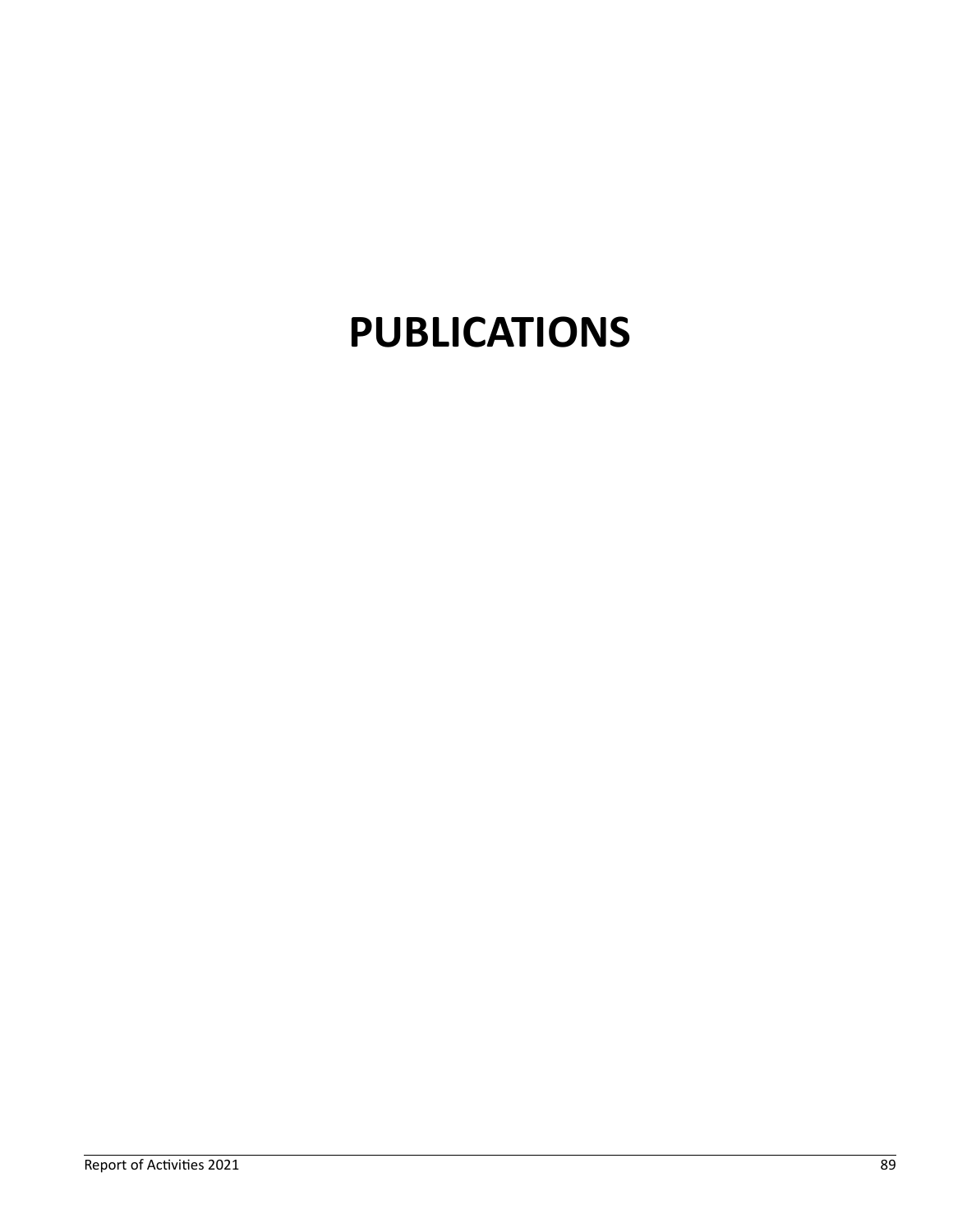# **Data Repository Items**

# DRI2012001 (re-release)

Whole-rock geochemistry of the Burntwood Lake alkali-feldspar syenite, west-central Manitoba (part of NTS 63N8)

## by T. Martins

# *Microsoft® Excel® file supplements:*

Martins, T., Couëslan, C.G. and Böhm, C.O. 2011: The Burntwood Lake alkali-feldspar syenite revisited, west-central Manitoba (part of NTS 63N8); *in* Report of Activities 2011, Manitoba Innovation, Energy and Mines, Manitoba Geological Survey, p. 79–85.

## DRI2017004 (re-release)

Whole-rock and mineral geochemistry as exploration tools for rare-element pegmatite in Manitoba: examples from the Cat Lake–Winnipeg River and Wekusko Lake pegmatite fields (parts of NTS 52L6, 63J13)

## by T. Martins and R.L. Linnen

# *Microsoft® Excel® file supplements:*

Martins, T., Linnen, R.L., Fedikow, M.A.F. and Singh, J. 2017: Whole-rock and mineral geochemistry as exploration tools for rareelement pegmatite in Manitoba: examples from the Cat Lake–Winnipeg River and Wekusko Lake pegmatite fields (parts of NTS 52L6, 63J13); *in* Report of Activities 2017, Manitoba Growth, Enterprise and Trade, Manitoba Geological Survey, p. 42–51.

# DRI2018001 (re-release)

Kimberlite-indicator–mineral data derived from glacial sediments (till) in the Kaskattama highland area of northeastern Manitoba (parts of NTS 53N, O, 54B, C)

## by T.J. Hodder

## *Microsoft® Excel® file supplements:*

Hodder, T.J. and Kelley, S.E. 2018: Kimberlite-indicator minerals and clast-lithology composition of till, Kaskattama highland region, northeastern Manitoba (parts of NTS 53N, O, 54B, C); *in* Report of Activities 2018, Manitoba Growth, Enterprise and Trade, Manitoba Geological Survey, p. 150–165.

## DRI2019007 (re-release)

Whole rock geochemistry compilation of the Oxford Lake–Knee Lake greenstone belt, northwestern Superior Province, Manitoba (parts of NTS 53L6, 12–15, 53M2, 63I9, 16)

## by S. Anderson and T. Martins

*Microsoft® Excel® file supplements:*

Anderson, S.D., Kremer, P.D. and Martins, T. 2012: Preliminary results of bedrock mapping at Oxford Lake, northwestern Superior Province, Manitoba (parts of NTS 53L12, 13, 63I9, 16); *in* Report of Activities 2012, Manitoba Innovation, Energy and Mines, Manitoba Geological Survey, p. 6–22.

Anderson, S.D., Kremer, P.D. and Martins, T. 2013: Preliminary results of bedrock mapping at Oxford Lake, northwestern Superior province, Manitoba (parts of NTS 53L13, 14); *in* Report of Activities 2013, Manitoba Mineral Resources, Manitoba Geological Survey, p. 7–22.

Anderson, S.D., Syme, E.C., Corkery, M.T., Bailes, A.H. and Lin, S. 2015: Preliminary results of bedrock mapping at southern Knee Lake, northwestern Superior province, Manitoba (parts of NTS 53L14, 15); *in* Report of Activities 2015, Manitoba Mineral Resources, Manitoba Geological Survey, p. 9–23.

Anderson, S.D. 2016: Preliminary results of bedrock mapping at central Knee Lake, northwestern Superior province, Manitoba (parts of NTS 53L15, 53M2); *in* Report of Activities 2016, Manitoba Growth, Enterprise and Trade, Manitoba Geological Survey, p. 1–15.

Anderson, S.D. 2016: Alkaline rocks at Oxford Lake and Knee Lake, northwestern Superior province, Manitoba (NTS 53L13, 14, 15): preliminary results of new bedrock mapping and lithogeochemistry; *in* Report of Activities 2016, Manitoba Growth, Enterprise and Trade, Manitoba Geological Survey, p. 16–27.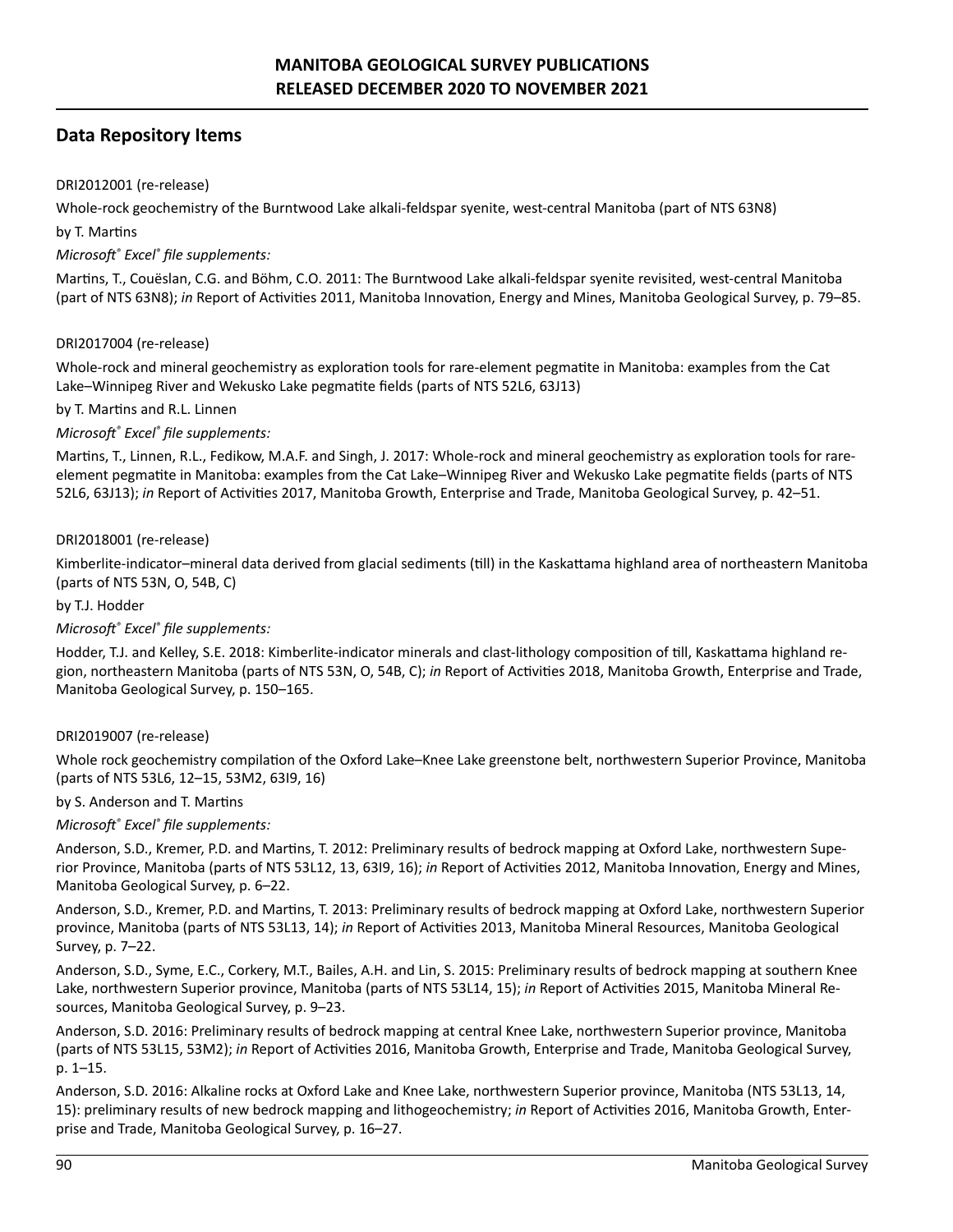Anderson, S.D. 2017: Preliminary geology of the diamond occurrence at southern Knee Lake, Oxford Lake–Knee Lake greenstone belt, Manitoba (NTS 53L15); Manitoba Growth, Enterprise and Trade, Manitoba Geological Survey, Open File OF2017-3, 27 p.

DRI2020028 (re-release)

Lithogeochemistry of drillcore from the Huzyk Creek property, central Manitoba (NTS 63J6)

by C.G. Couëslan

# DRI2020029

Compilation of Sm-Nd isotopic results from the Seal River–Great Island area, southeast Hearne craton margin, northern Manitoba (parts of NTS 54L, M, 64I, P)

by C.O. Böhm, S.D. Anderson and E.C. Syme

*Microsoft® Excel® file supplements:*

Anderson, S.D. and Böhm, C.O. 2008: Far North Mapping Initiative: reconnaissance bedrock mapping and sampling of the Great Island Domain, Manitoba (parts of NTS 54L, M, 64I, P); *in* Report of Activities 2008, Manitoba Science, Technology, Energy and Mines, Manitoba Geological Survey, p. 144–153.

Anderson, S.D., Böhm, C.O. and Syme, E.C. 2010: Far North Geomapping Initiative: bedrock geological investigations in the Seal River region, northeastern Manitoba (parts of NTS 54L, M, 64I, P); *in* Report of Activities 2010, Manitoba Innovation, Energy and Mines, Manitoba Geological Survey, p. 6–22.

Anderson, S.D., Böhm, C.O. and Syme, E.C. 2010: Precambrian geology of the Seal River region, Manitoba (parts of NTS 54L, M, 64I, P); Manitoba Innovation, Energy and Mines, Manitoba Geological Survey, Preliminary Map PMAP2010-1, scale 1:175 000.

Anderson, S.D., Böhm, C.O., Syme, E.C., Carlson, A.R. and Murphy, L.A. 2009: Bedrock geology of the Great Island area, Manitoba (parts of NTS 54L13, 54M4, 64I15, 16, 64P1, 2); Manitoba Innovation, Energy and Mines, Manitoba Geological Survey, Preliminary Map PMAP2009-4, scale 1:75 000.

Anderson, S.D., Böhm, C.O., Syme, E.C., Carlson, A.R. and Murphy, L.A. 2009: Far North Geomapping Initiative: geological investigations in the Great Island area, Manitoba (parts of NTS 54L13, 54M4, 64I15, 16, 64P1, 2); *in* Report of Activities 2009, Manitoba Innovation, Energy and Mines, Manitoba Geological Survey, p. 132–147.

Rayner, N. 2010: Far North Geomapping Initiative: new U-Pb geochronological results from the Seal River region, northeastern Manitoba (parts of NTS 54L, M, 64I, P); *in* Report of Activities 2010, Manitoba Innovation, Energy and Mines, Manitoba Geological Survey, p. 23–35.

## DRI2020030

Whole-rock geochemistry compilation of the Seal River–Great Island area, southeast Hearne craton margin, northern Manitoba (parts of NTS 54L, M, 64I, P)

by C.O. Böhm, S.D. Anderson, E.C. Syme, A.R. Carlson and L.A. Murphy

*Microsoft® Excel® file supplements:*

Anderson, S.D. and Böhm, C.O. 2008: Far North Mapping Initiative: reconnaissance bedrock mapping and sampling of the Great Island Domain, Manitoba (parts of NTS 54L, M, 64I, P); *in* Report of Activities 2008, Manitoba Science, Technology, Energy and Mines, Manitoba Geological Survey, p. 144–153.

Anderson, S.D., Böhm, C.O. and Syme, E.C. 2010: Far North Geomapping Initiative: bedrock geological investigations in the Seal River region, northeastern Manitoba (parts of NTS 54L, M, 64I, P); *in* Report of Activities 2010, Manitoba Innovation, Energy and Mines, Manitoba Geological Survey, p. 6–22.

Anderson, S.D., Böhm, C.O. and Syme, E.C. 2010: Precambrian geology of the Seal River region, Manitoba (parts of NTS 54L, M, 64I, P); Manitoba Innovation, Energy and Mines, Manitoba Geological Survey, Preliminary Map PMAP2010-1, scale 1:175 000.

Anderson, S.D., Böhm, C.O., Syme, E.C., Carlson, A.R. and Murphy, L.A. 2009: Bedrock geology of the Great Island area, Manitoba (parts of NTS 54L13, 54M4, 64I15, 16, 64P1, 2); Manitoba Innovation, Energy and Mines, Manitoba Geological Survey, Preliminary Map PMAP2009-4, scale 1:75 000.

Anderson, S.D., Böhm, C.O., Syme, E.C., Carlson, A.R. and Murphy, L.A. 2009: Far North Geomapping Initiative: geological investigations in the Great Island area, Manitoba (parts of NTS 54L13, 54M4, 64I15, 16, 64P1, 2); *in* Report of Activities 2009, Manitoba Innovation, Energy and Mines, Manitoba Geological Survey, p. 132–147.

Rayner, N. 2010: Far North Geomapping Initiative: new U-Pb geochronological results from the Seal River region, northeastern Manitoba (parts of NTS 54L, M, 64I, P); *in* Report of Activities 2010, Manitoba Innovation, Energy and Mines, Manitoba Geological Survey, p. 23–35.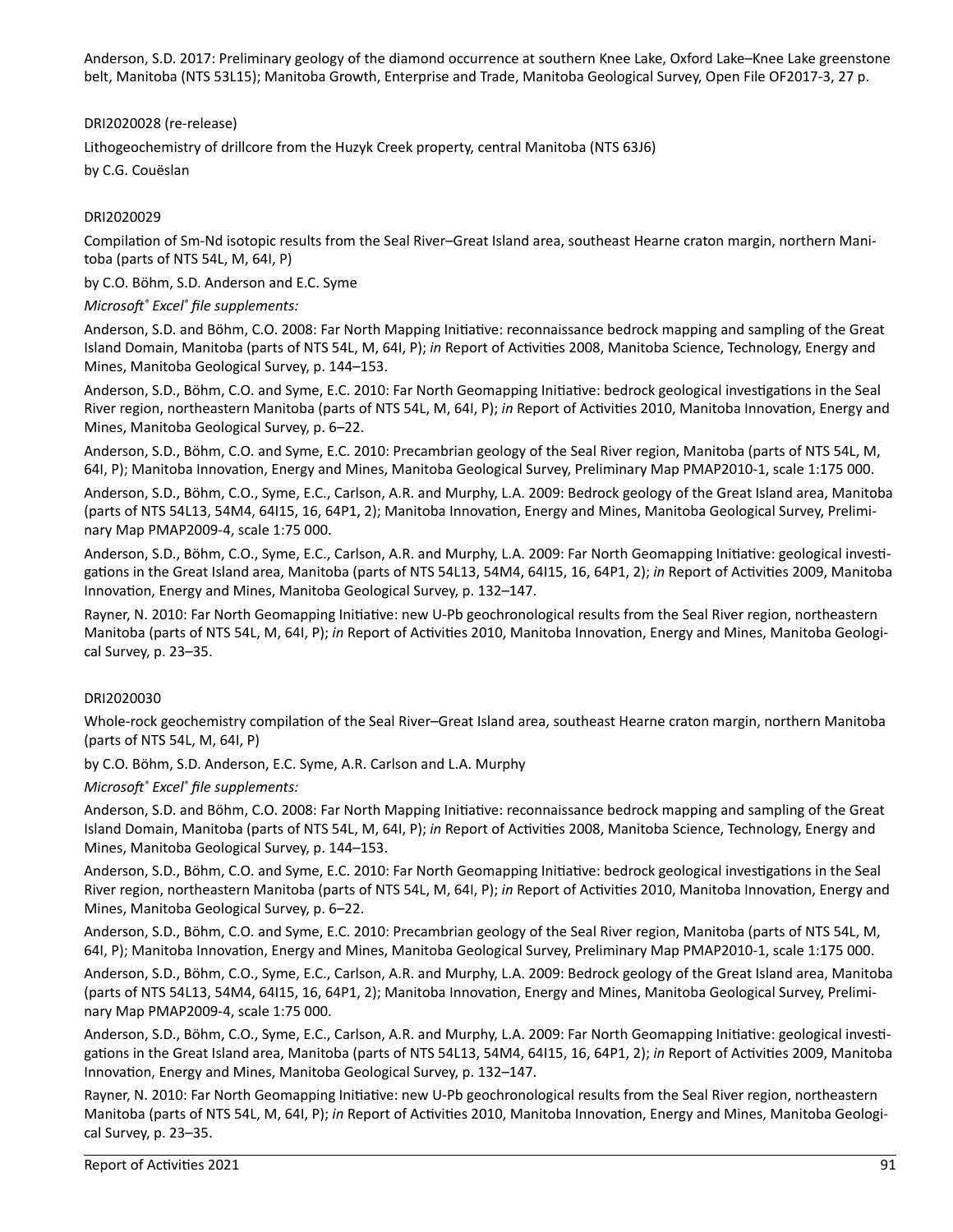## DRI2021001

Whole-rock geochemistry results of Bear Lake, Superior province, east-central Manitoba (parts of NTS 53M4, 63P1)

by C.O. Böhm, R.P. Hartlaub and T. Martins

#### *Microsoft® Excel® file supplements:*

Böhm, C.O. and Hartlaub, R.P. 2006: Bedrock geology of the Bear Lake area, Manitoba (parts of NTS 53M4 and 63P1); Manitoba Science, Technology, Energy and Mines, Manitoba Geological Survey, Preliminary Map PMAP2006-2, scale 1:50 000.

Hartlaub, R.P. and Böhm, C.O. 2006: Preliminary results from geological mapping of the Bear Lake greenstone belt, Manitoba (parts of NTS 53M4 and 63P1); *in* Report of Activities 2006, Manitoba Science, Technology, Energy and Mines, Manitoba Geological Survey, p. 65–73.

## DRI2021002

Whole-rock geochemistry results for Utik Lake, Superior province, east-central Manitoba (parts of NTS 53M4, 5, 63P1, 8)

by C.O. Böhm, P.D. Kremer, E.C. Syme and T. Martins

#### *Microsoft® Excel® file supplements:*

Böhm, C.O. and Kremer, P.D. 2007: Bedrock geology of the Utik Lake greenstone belt, Manitoba (parts of NTS 53M4, 5 and 63P1, 8); Manitoba Science, Technology, Energy and Mines, Manitoba Geological Survey, Preliminary Map PMAP2007-4, scale 1:25 000.

Böhm, C.O., Kremer, P.D. and Syme, E.C. 2007: Nature, evolution and gold potential of the Utik Lake greenstone belt, Manitoba (parts of NTS 53M4, 5, 63P1, 8): preliminary field results; *in* Report of Activities 2007, Manitoba Science, Technology, Energy and Mines, Manitoba Geological Survey, p. 98–113.

#### DRI2021003

Compilation of Sm-Nd isotope results from Utik Lake, Superior province, east-central Manitoba (parts of NTS 53M4, 5, 63P1, 8)

by C.O. Böhm, P.D. Kremer, E.C. Syme and T. Martins

#### *Microsoft® Excel® file supplements:*

Böhm, C.O. and Kremer, P.D. 2007: Bedrock geology of the Utik Lake greenstone belt, Manitoba (parts of NTS 53M4, 5 and 63P1, 8); Manitoba Science, Technology, Energy and Mines, Manitoba Geological Survey, Preliminary Map PMAP2007-4, scale 1:25 000.

Böhm, C.O., Kremer, P.D. and Syme, E.C. 2007: Nature, evolution and gold potential of the Utik Lake greenstone belt, Manitoba (parts of NTS 53M4, 5, 63P1, 8): preliminary field results; *in* Report of Activities 2007, Manitoba Science, Technology, Energy and Mines, Manitoba Geological Survey, p. 98–113.

## DRI2021004

Whole-rock geochemistry of bedrock samples along East Side Road, southeastern Manitoba (parts of NTS 62P1, 7, 8, 10, 15, 63A2, 7) by M.L. Rinne

# *Microsoft® Excel® file supplements:*

Rinne, M.L. 2020: Results of reconnaissance bedrock mapping along East Side Road, southeastern Manitoba (parts of NTS 62P1, 7, 8, 10, 15, 63A2, 7); *in* Report of Activities 2020, Manitoba Agriculture and Resource Development, Manitoba Geological Survey, p. 1–8.

#### DRI2021005

Compilation of Sm-Nd isotope results from the Manitoba Geological Survey 2020/2021 season by Manitoba Geological Survey

#### DRI2021006

Till geochemistry from Manigotagan to Berens River, southeastern Manitoba (parts of NTS 62P1, 7, 8, 10, 15, 63A2, 7) by M.S. Gauthier and T.J. Hodder

#### DRI2021007

Till-matrix geochemistry data, Machichi–Kettle rivers area, far northeastern Manitoba (parts of NTS 54A–C) by T.J. Hodder and M.S. Gauthier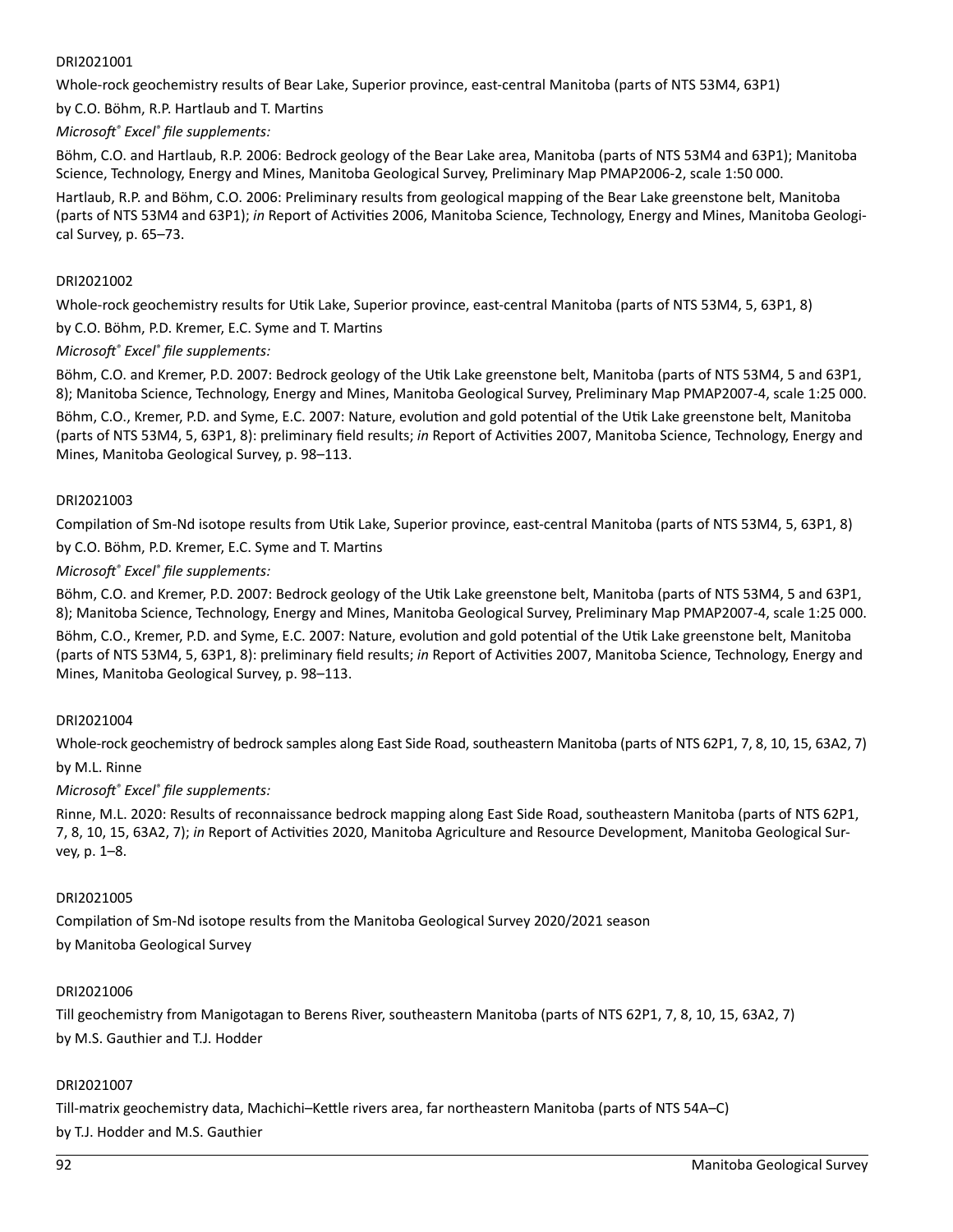#### DRI2021008

Compilation of Sm-Nd isotope results and accompanying whole-rock geochemistry (to 2017) for the Trans-Hudson orogen, Manitoba (parts of NTS 63F, J, K, 63N–P, 64A–C, 64F–H)

by Manitoba Geological Survey

#### DRI2021009

Whole-rock geochemistry results for Sharpe Lake, Superior province, east-central Manitoba (parts of NTS 53K5, 6)

by Manitoba Geological Survey

*Microsoft® Excel® file supplements:*

Beaumont-Smith, C.J., Anderson, S.D., Bailes, A.H. and Corkery, M.T. 2003: Preliminary results and economic significance of geological mapping and structural analysis at Sharpe Lake, northern Superior Province, Manitoba (parts of NTS 53K5 and 6); *in*  Report of Activities 2003, Manitoba Industry, Economic Development and Mines, Manitoba Geological Survey, p. 140–158.

Corkery, M.T., Beaumont-Smith, C.J., Anderson, S.D. and Bailes, A.H. 2003: Geology of the eastern Sharpe Lake area, Manitoba (NTS 53K6); Manitoba Industry, Economic Development and Mines, Manitoba Geological Survey, Preliminary Map PMAP2003-5, scale 1:50 000.

Corkery, M.T., Beaumont-Smith, C.J., Anderson, S.D. and Bailes, A.H. 2003: Geology of the western Sharpe Lake area, Manitoba (NTS 53K5); Manitoba Industry, Economic Development and Mines, Manitoba Geological Survey, Preliminary Map PMAP2003-4, scale 1:50 000.

#### DRI2021010

Till geochemistry and heavy mineral analyses of the western Fox River greenstone belt area, northeastern Manitoba (NTS 53M15, 16), plus 4 samples from the Gillam area (parts of 54D7, 11)

by M.S. Gauthier and T.J. Hodder

#### DRI2021011

Whole-rock geochemistry of bedrock samples from the Snyder Lake area, northwestern Manitoba (part of NTS 64N5)

by P.D. Kremer, C.O. Böhm and T. Martins

*Microsoft® Excel® file supplements:*

Kremer, P.D., Böhm, C.O. and Rayner, N. 2011: Far North Geomapping Initiative: bedrock geology of the Snyder Lake area, northwestern Manitoba (part of NTS 64N5); *in* Report of Activities 2011, Manitoba Innovation, Energy and Mines, Manitoba Geological Survey, p. 6–17.

## DRI2021012

Whole-rock geochemistry results of bedrock samples from the Misty Lake area, Manitoba (parts of NTS 64K12, 13, 64N4)

by P.D. Kremer, A.R. Carlson, C.G. Couëslan and T. Martins

*Microsoft® Excel® file supplements:*

Kremer, P.D., Carlson, A.R. and Couëslan, C. 2010: Far North Geomapping Initiative: geological mapping in the Misty Lake area, Manitoba (parts of NTS 64K12, 13, 64N4); *in* Report of Activities 2010, Manitoba Innovation, Energy and Mines, Manitoba Geological Survey, p. 50–61.

#### DRI2021013

Laser-ablation, multicollector, inductively coupled plasma–mass spectrometry U-Pb isotopic analyses of detrital zircon grains from the Ospwagan group, Setting formation metagreywacke sample 12-04-4462, Setting Lake, central Manitoba (part of NTS 63O2) by H.V. Zwanzig, C.O. Böhm and C.G. Couëslan

#### DRI2021015

Lithogeochemistry of drillcore from the Phillips Lake area, and samples from the Paint Lake area, Thompson nickel belt, central Manitoba (NTS 63O1, 8, 63P5)

#### by C.G. Couëslan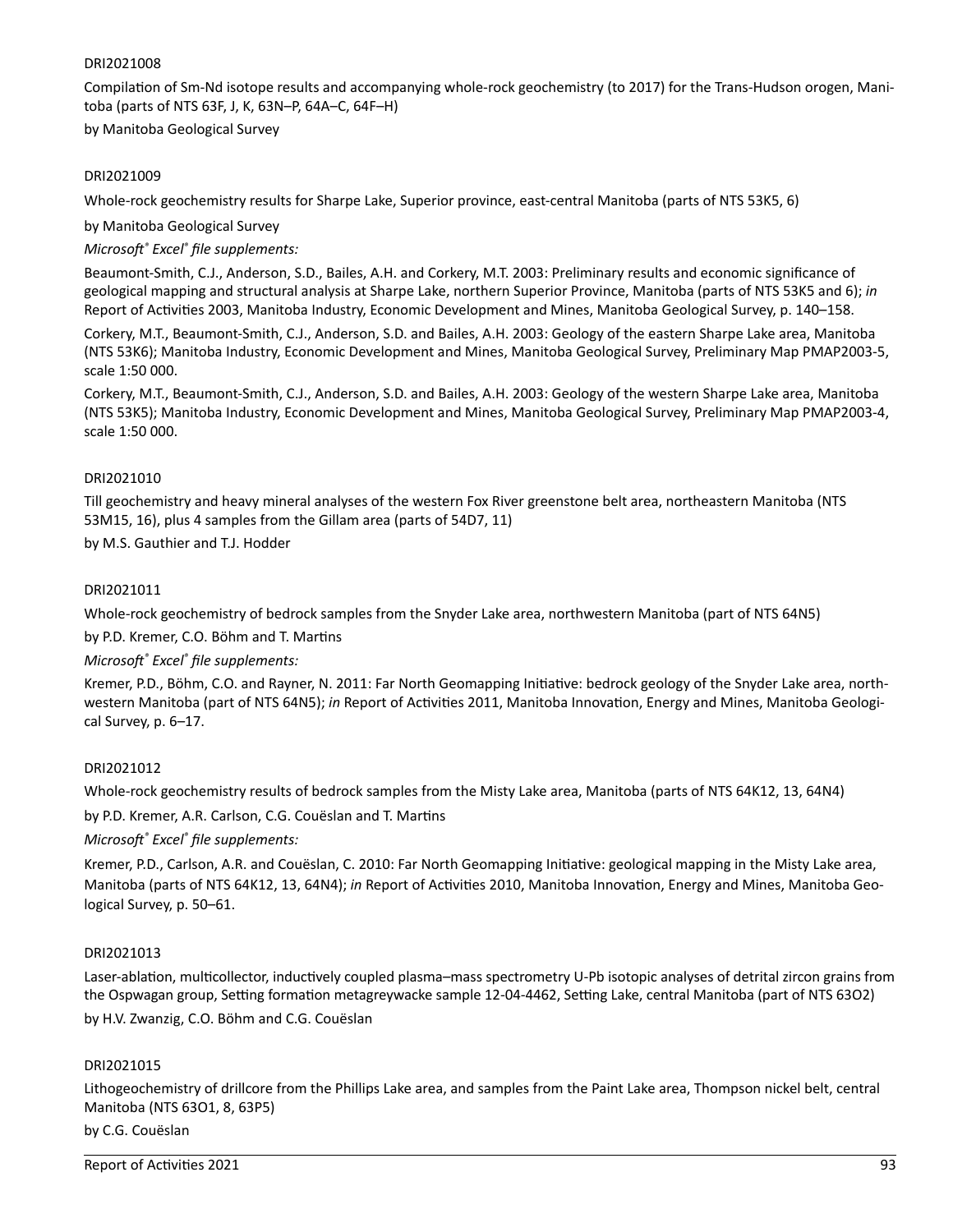## DRI2021016

Lithogeochemistry of iron formation, calcsilicate, marble, and mafic dikes from the Thompson nickel belt, central Manitoba (NTS 63O8, 9, 63P5, 12, 15)

by C.G. Couëslan

#### DRI2021017

Lithogeochemistry of metasedimentary rocks of uncertain affinity from the Joey Lake area, and Ospwagan group and related rocks, Thompson nickel belt, central Manitoba (NTS 63O8, 9, 63P12)

by C.G. Couëslan

*Microsoft® Excel® file supplements:*

Couëslan, C.G. 2021: Collection of samples for high-resolution detrital-zircon geochronology and lithogeochemistry in the Thompson nickel belt, central Manitoba (parts of NTS 63O8, 9, 63P12); *in* Report of Activities 2021, Manitoba Agriculture and Resource Development, Manitoba Geological Survey, p. 18–28.

#### DRI2021018

Kimberlite-indicator-mineral data derived from glacial sediments (till) in the Machichi–Kettle rivers area, far northeastern Manitoba (parts of NTS 54A–C)

by T.J. Hodder and M.S. Gauthier

#### *Microsoft® Excel® file supplements:*

Hodder, T.J. and Gauthier, M.S. 2021: Kimberlite-indicator-mineral results from till sampled in the Machichi–Kettle rivers area, far northeastern Manitoba (parts of NTS 54A–C); *in* Report of Activities 2021, Manitoba Agriculture and Resource Development, Manitoba Geological Survey, p. 77–83.

#### DRI2021019

Updates to the Manitoba Mineral Deposits Database, east-central Manitoba (NTS 53E, F)

by M.L. Rinne

#### *Microsoft® Excel® file supplements:*

Rinne, M.L. 2021: Updates to the Manitoba Mineral Deposits Database, east-central and northwestern Manitoba (NTS 53E, F, 64J, K, N, O); *in* Report of Activities 2021, Manitoba Agriculture and Resource Development, Manitoba Geological Survey, p. 1–7.

#### DRI2021020

Kimberlite-indicator-mineral data derived from glacial sediments (till) in the Russell–McCallum lakes area of northwestern Manitoba (parts of NTS 64C3–6)

#### by T.J. Hodder

*Microsoft® Excel® file supplements:*

Hodder, T.J. 2019: Till sampling and ice-flow mapping in the Russell–McCallum lakes area, northwestern Manitoba (parts of NTS 64C3–6); *in* Report of Activities 2019, Manitoba Agriculture and Resource Development, Manitoba Geological Survey, p. 90–96.

## **Database**

Lynn Lake Bedrock Compilation Map Database by Manitoba Agriculture and Resource Development

Includes maps in PDF of the following areas:

- Barrington Lake, Manitoba (NTS 64C16)
- Cockeram Lake, Manitoba (NTS 64C15)
- Fraser Lake, Manitoba (NTS 64B13)
- Laurie Lake, Manitoba (NTS 64C12)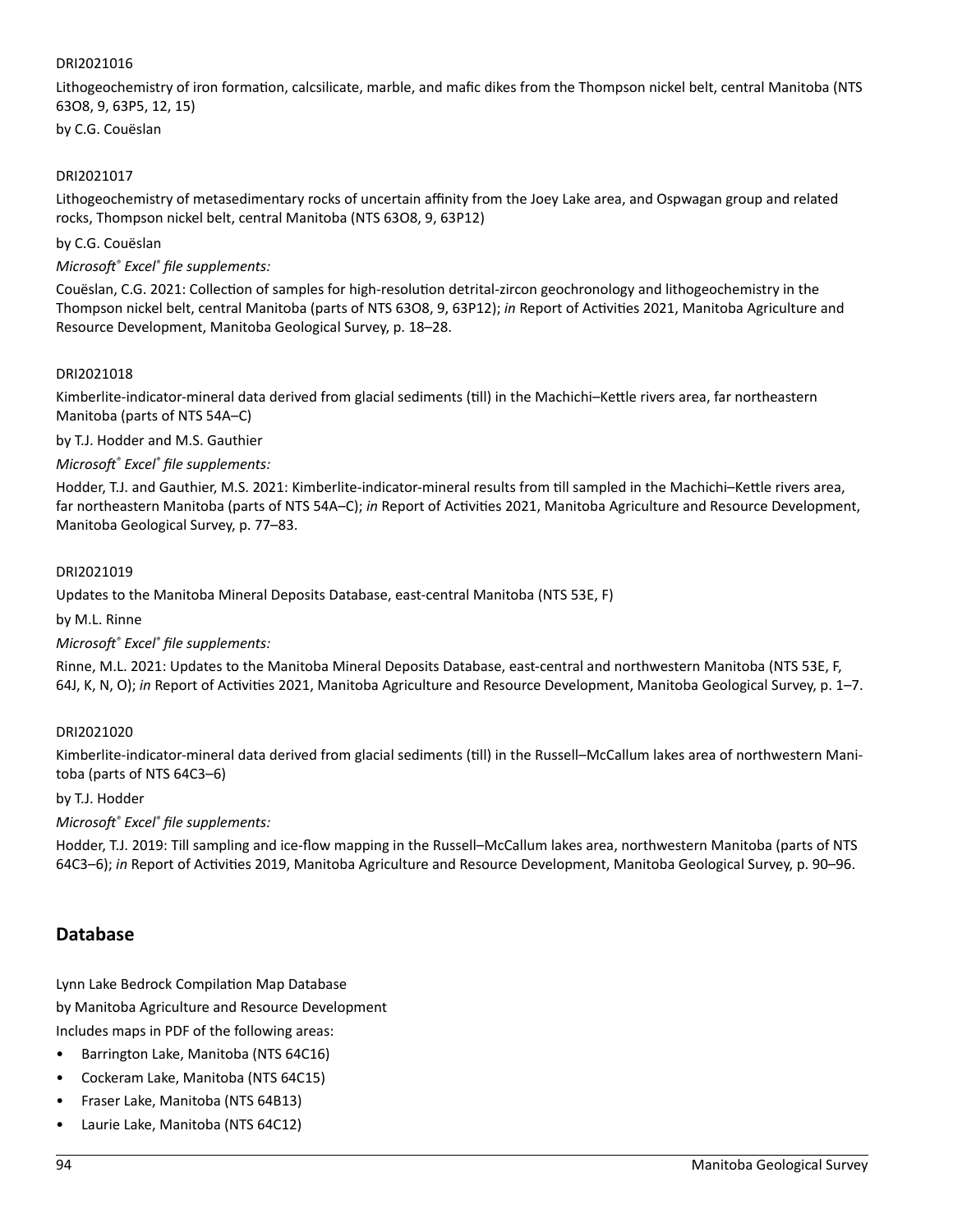- Lynn Lake, Manitoba (NTS 64C14)
- McGavock Lake, Manitoba (NTS 64C11)
- McMillan Lake, Manitoba (NTS 64C13)
- Sickle Lake, Manitoba (NTS 64C10)

# **Geoscientific Maps**

MAP2021-1 Bedrock topography of southern Manitoba by G.R. Keller and G.L.D. Matile (scale 1:1 000 000)

MAP2021-2 Drift thickness of southern Manitoba by G.R. Keller and G.L.D. Matile (scale 1:1 000 000)

# **Geoscientific Reports**

GR2020-1 Geology of the Cat Creek–Euclid Lake area, Bird River greenstone belt, southeastern Manitoba (parts of NTS 52L11, 12) by X.M. Yang and M.G. Houlé

# GR2021-1

Bedrock geology of the central Sipiwesk Lake area, Pikwitonei granulite domain, central Manitoba (part of NTS 63P4) by C.G. Couëslan

# **Open File**

OF2021-1 Manitoba radiocarbon ages: update by M.S. Gauthier

# **Preliminary Maps**

## PMAP2021-1

Bedrock geology of the Stuart Bay–Chickadee Lake area (east of Wekusko Lake), north-central Manitoba (parts of NTS 63J12, 13) by K.D. Reid (scale 1:15 000)

# PMAP2021-2

Bedrock geology of the Ralph Lake area, Lynn Lake greenstone belt, northwestern Manitoba (parts of NTS 64C14) by X.M. Yang (scale 1:10 000)